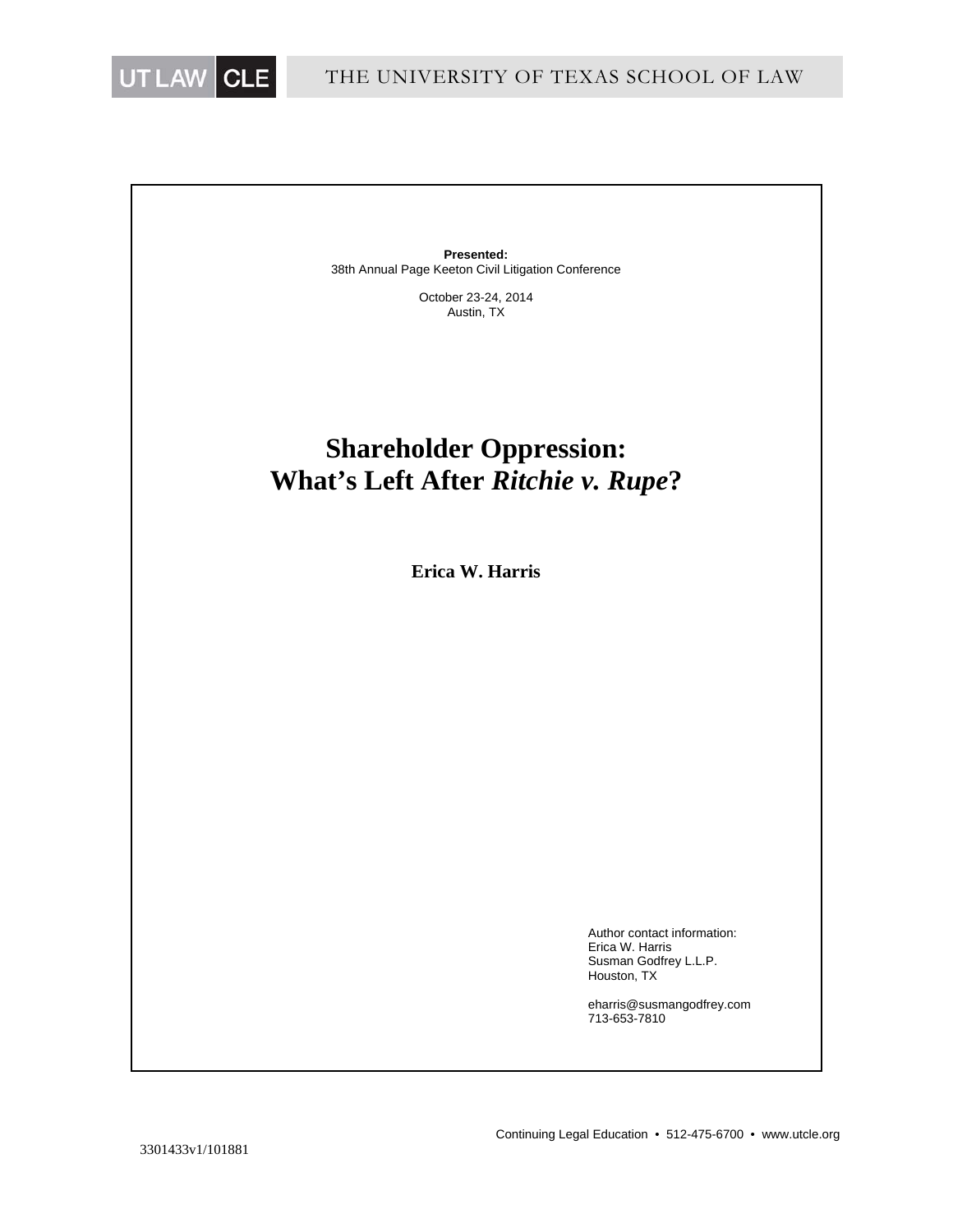#### **SHAREHOLDER OPPRESSION: WHAT'S LEFT AFTER** *RITCHIE V. RUPE***?**

#### **By Erica W. Harris**

After nearly three decades of recognition and development of a common law cause of action for shareholder oppression by Texas lower courts, on June 24, 2014, a majority of the Texas Supreme Court ("Majority" or "Court") ruled in a 54 page opinion written by Justice Boyd that: "we decline to recognize or create a Texas common law cause of action for 'minority oppression.'" *Ritchie v. Rupe,* \_\_\_ S.W.3d \_\_\_, 2014 WL 2788335 (Tex. June 20, 2014), (attached as Appendix 1).

# **I. THE UNDERLYING CASE**

While the legal holding is a significant change in Texas law, the facts of the underlying case were fairly typical. As the Majority summarized:

The minority shareholder in a closely held corporation alleged that the corporation's other shareholders, who were also on the board of directors, engaged in "oppressive" actions and breached fiduciary duties by, among other things, refusing to buy her shares for fair value or meet with prospective outside buyers.

App. 1 at 1. The minority shareholder had family ties with some of the other shareholders. *Id.* at 2. There was no shareholders agreement. *Id.* The minority shareholder was unhappy with the way she was being treated and wanted to sell her shares. *Id.* at 4. The majority shareholders offered to buy her stock, but the minority shareholder thought the price offered was much too low to accept. *Id.*

The minority shareholder tried to sell her shares to an outside party and hired a broker to help her do so. *Id*. However, every outside party that was interested in buying the shares wanted to meet with the executives "as part of their due diligence." *Id*. at 5. After consulting with counsel with expertise in securities laws, the majority shareholders refused to allow any third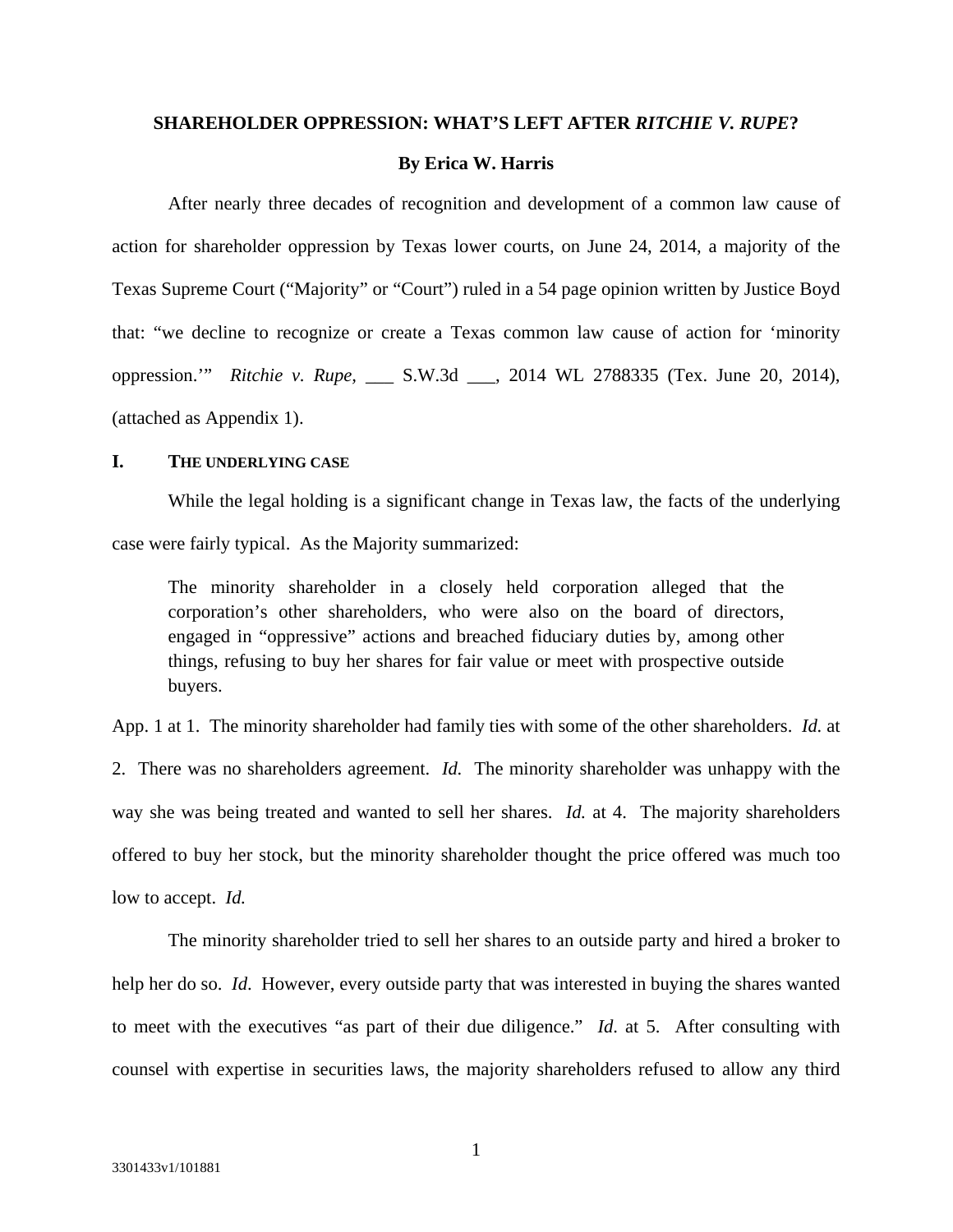party to meet with any of the executives, because to do so would put the company at risk of suit for misrepresentations if the buyer was later dissatisfied. *Id*. The minority shareholder's broker testified that in his view, there was "zero" chance of ever selling because of the refusal. *Id*.

"The jury found in Rupe's favor on essentially all of her claims and found that the fair value of Rupe's stock was \$7.3 million." *Id*. at 6. "The trial court rendered judgment on the jury's verdict, concluding that [the majority shareholders] . . . had 'engaged in oppressive conduct,' . . . that 'the most equitable remedy' for this oppression was to require [the corporation] to redeem [the minority shareholder's] shares, and that this remedy was 'less drastic' than liquidating the company or appointing a receiver." *Id*. The court of appeals affirmed the finding of oppressive conduct but reversed the award of \$7.3 million, finding that a minority discount should have been applied to the valuation of the minority shareholder's interest. *Id*.

#### **II. WHAT IS OPPRESSIVE?**

The Majority began "by determining the meaning of 'oppressive' as the Legislature used that word in the Texas receivership statute." *Id*. at 7. Rupe relied on TEX. BUS. ORGS. CODE § 11.404 as "authority for the trial court's judgment ordering RIC to buy out her shares." *Id*. Thus, the Texas Supreme Court looked at that statute first. *Id*. at 8. The statute provides:

# § 11.404. APPOINTMENT OF RECEIVER TO REHABILITATE DOMESTIC ENTITY.

(a) Subject to Subsection (b), a court that has jurisdiction over the property and business of a domestic entity under Section 11.402(b) may appoint a receiver for the entity's property and business if:

(1) in an action by an owner or member of the domestic entity, it is established that:

(A) the entity is insolvent or in imminent danger of insolvency;

(B) the governing persons of the entity are deadlocked in the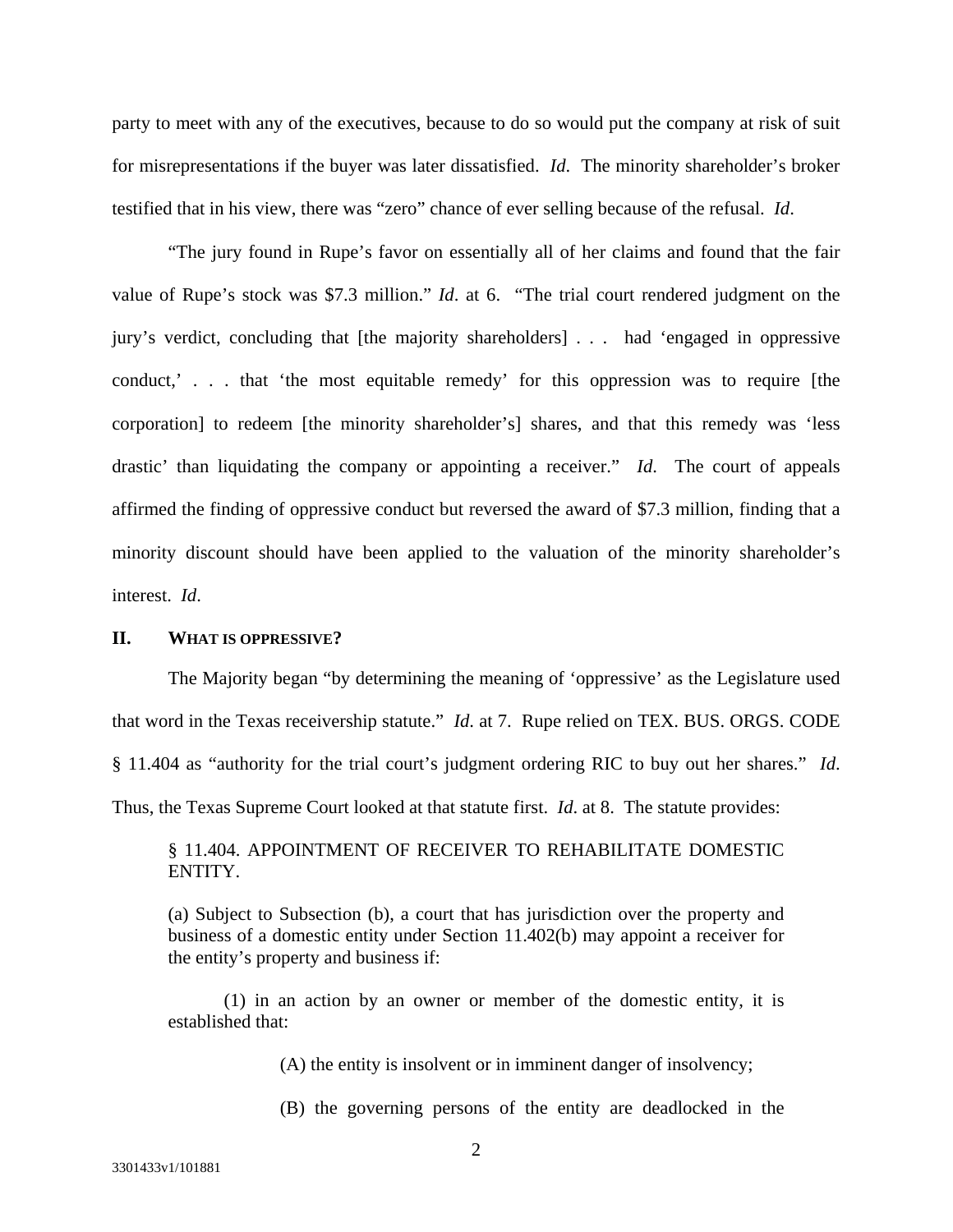management of the entity's affairs, the owners or members of the entity are unable to break the deadlock, and irreparable injury to the entity is being suffered or is threatened because of the deadlock;

(C) the actions of the governing persons of the entity are illegal, oppressive, or fraudulent;

(D) the property of the entity is being misapplied or wasted; or

(E) with respect to a for-profit corporation, the shareholders of the entity are deadlocked in voting power and have failed, for a period of at least two years, to elect successors to the governing persons of the entity whose terms have expired or would have expired on the election and qualification of their successors;

(2) in an action by a creditor of the domestic entity, it is established that:

(A) the entity is insolvent, the claim of the creditor has been reduced to judgment, and an execution on the judgment was returned unsatisfied; or

(B) the entity is insolvent and has admitted in writing that the claim of the creditor is due and owing; or

(3) in an action other than an action described by Subdivision (1) or (2), courts of equity have traditionally appointed a receiver.

(b) A court may appoint a receiver under Subsection (a) only if:

 (1) circumstances exist that are considered by the court to necessitate the appointment of a receiver to conserve the property and business of the domestic entity and avoid damage to interested parties;

(2) all other requirements of law are complied with; and

 (3) the court determines that all other available legal and equitable remedies, including the appointment of a receiver for specific property of the domestic entity under Section 11.402, are inadequate.

(c) If the condition necessitating the appointment of a receiver under this section is remedied, the receivership shall be terminated immediately, the management of the domestic entity shall be restored to its managerial officials, and the receiver shall redeliver to the domestic entity all of its property remaining in receivership.

TEXAS BUSINESS ORGANIZATIONS CODE §11.404. Rupe relied on subsection (c), so the Texas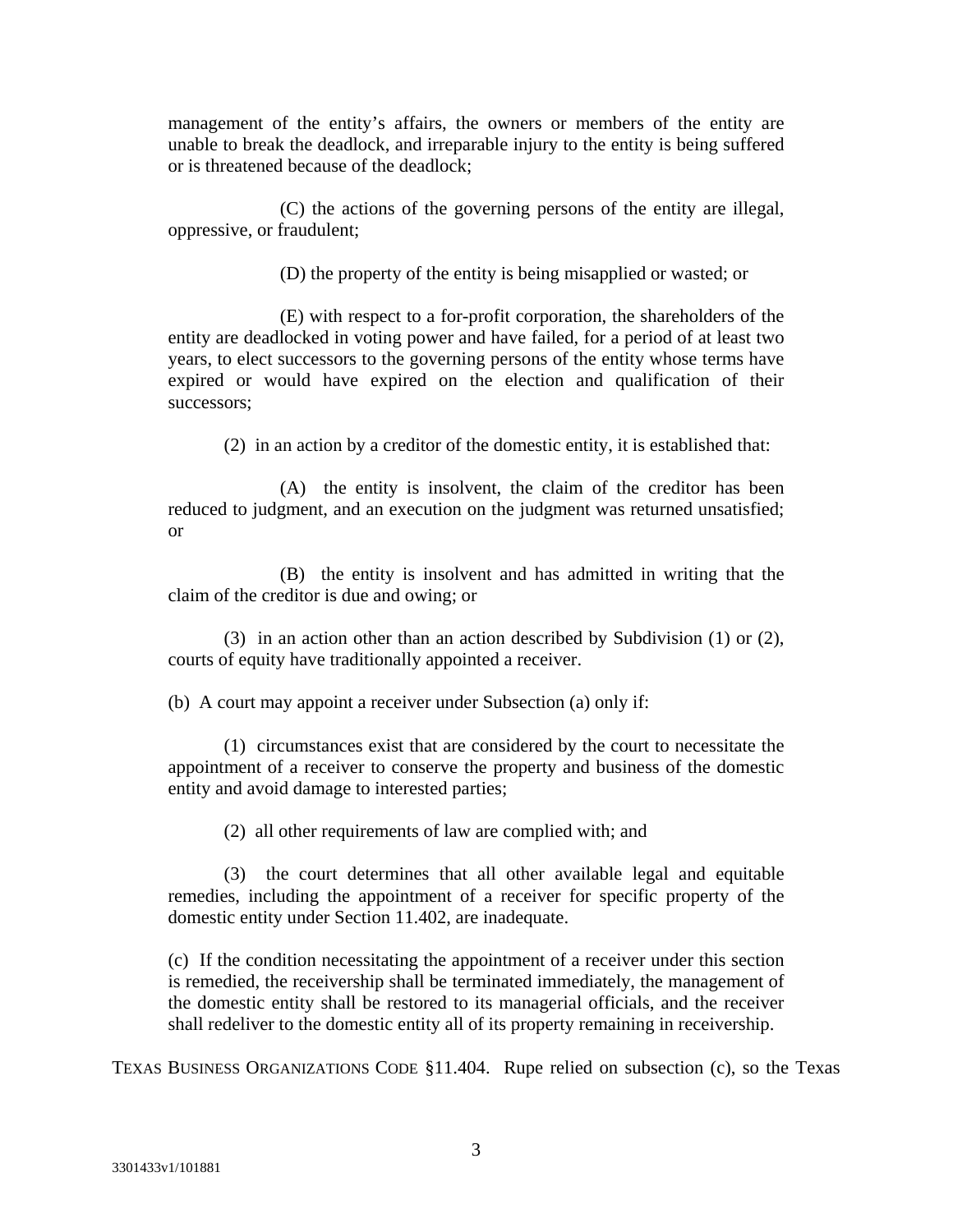Supreme Court determined it had to decide "what the Legislature meant when it used the term 'oppressive' in this statute, whether the refusal to meet with Rupe's potential buyers fits within that meaning, and what remedies the statute provides for such actions." *Id*. at 8.

#### **A. Prior case interpretations**

The Court started its analysis with a look at cases that had interpreted the receivership statute in the past. *Id*. at 8-9. It noted that the statute did not distinguish between closely held corporations or any other type of corporations, so that closely held corporations were not entitled to special treatment. *Id*. at 9. It also noted that a 1966 case had interpreted the statute narrowly and required the conduct be "inconsistent with the honest exercise of business judgment and discretion by the board of directors." *Id*. (citing *Texarkana Coll. Bowl, Inc. v. Phillips*, 408 S.W.2d 537, 539 (Tex. Civ. App.—Texarkana 1966, no writ)). A 1998 case had required an "emergency on which to base the relief sought." *Id*. (citing *Balias v. Balias*, 748 S.W.2d 253, 257 (Tex. App.—Houston [14th Dist.] 1988, writ denied)).

The Majority then turned to the case of *Davis v. Sheerin*, 754 S.W.2d 375 (Tex. App.— Houston [1st Dist.] 1988, writ denied). *Id*. at 10. *Davis v. Sheerin* is the case in which the first Texas appellate court affirmed judgment based on the receivership statute's oppressive actions provisions. *Id*. (citing *Davis v. Sheerin*, 754 S.W.2d 375 (Tex. App.—Houston [1st Dist.] 1988, writ denied)). The court recognized that *Davis v. Sheerin* had become the "seminal Texas" opinion on the issue" and explained the holding from that case as follows:

Although the court of appeals acknowledged that the statute does not expressly authorize a buy-out order and that no Texas court had previously forced a shareholder buyout in the absence of a buy-out agreement, id. at 378–79, it concluded that "Texas courts, under their general equity power, may decree a [buyout] in an appropriate case where less harsh remedies are inadequate to protect the rights of the parties."

*Id*. at 10 (quoting *Davis*, 754 S.W.2d at 380).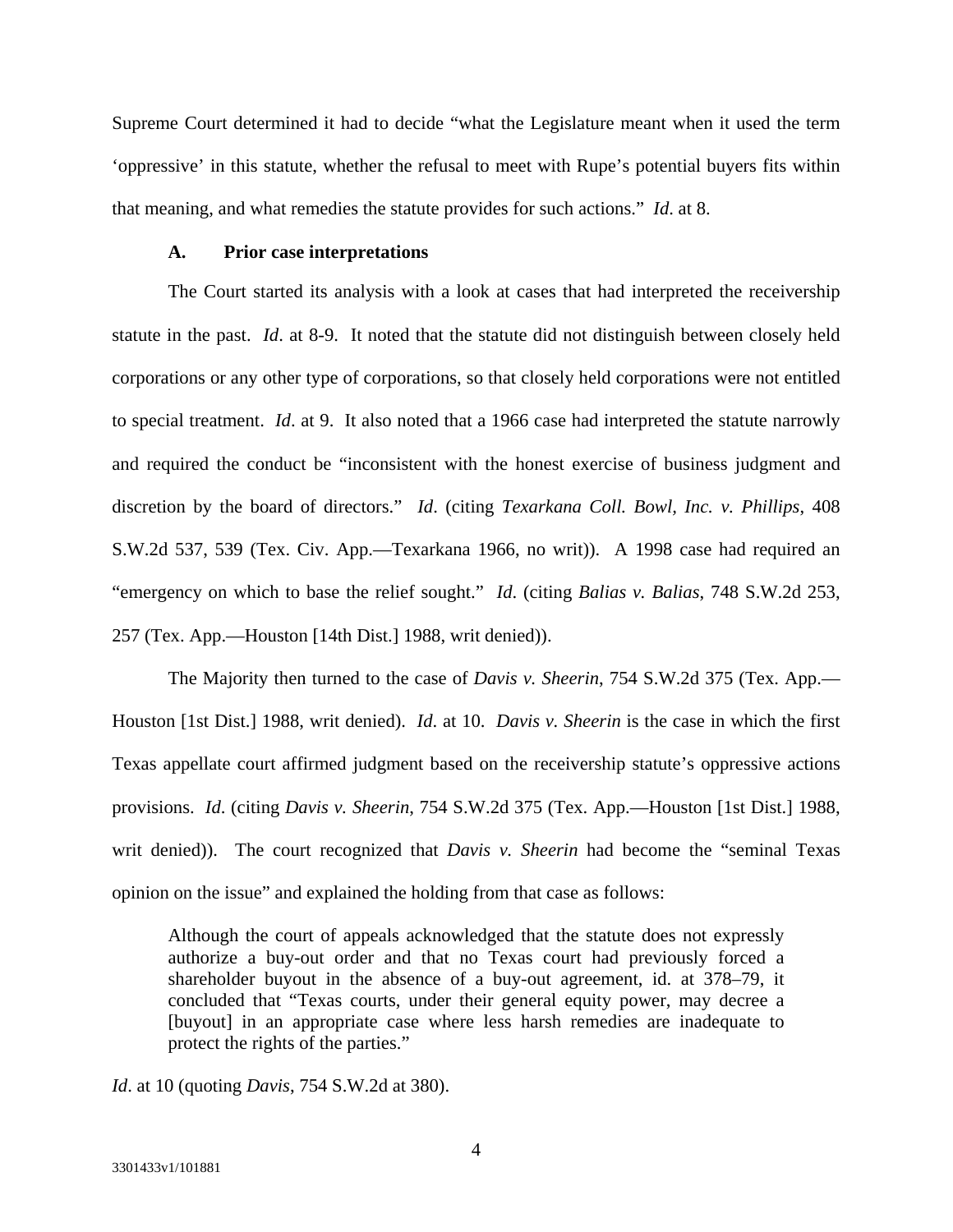The Majority noted that the *Davis* court had "cited two standards for oppression:

• a New York court's definition of oppression as occurring "when the majority's conduct substantially defeats the expectations that objectively viewed were both reasonable under the circumstances and were central to the minority shareholder's decision to join the venture," and

• an Oregon court's collection of oppression definitions, which included "'burdensome, harsh and wrongful conduct,' 'a lack of probity and fair dealing in the affairs of a company to the prejudice of some of its members,' or 'a visible departure from the standards of fair dealing, and a violation of fair play on which every shareholder who entrusts his money to a company is entitled to rely.'"

*Id*. (citing and quoting *Davis*, 754 S.W.2d at 381–82). The Texas Supreme Court explained that these two standards are generally referred to as the "reasonable expectations" test and the "fair dealing" test and had been applied by a number of other Texas courts thereafter. *Id*. at 11. Indeed, the court below had found that the refusal to meet with potential buyers of Rupe's stock violated both tests and refused to apply the business judgment rule, reasoning that the rule applies only in derivative suits and only to protect directors from individual liability. *Id*.

#### **B. Divining legislative intent**

Acknowledging "that the Legislature has never defined the term 'oppressive' in the Business Corporations Act or the Business Organizations Code," the Majority looked to the common meaning of oppressive but found a large number of definitions and meanings. *Id*. at 12. The Majority concluded that "the test for determining whether something is oppressive will necessarily vary from one context to the next, and thus the term has multiple meanings, depending on the circumstances" and thus turned back to rules of statutory construction. *Id*. at 12-13.

"[W]hen an undefined [statutory] term has multiple common meanings, the definition most consistent within the context of the statute's scheme applies." *Id*. at 13 (quoting *State v. \$1,760.00 in U.S. Currency*, 406 S.W.3d 177, 180–81 (Tex. 2013) (per curiam)). The Majority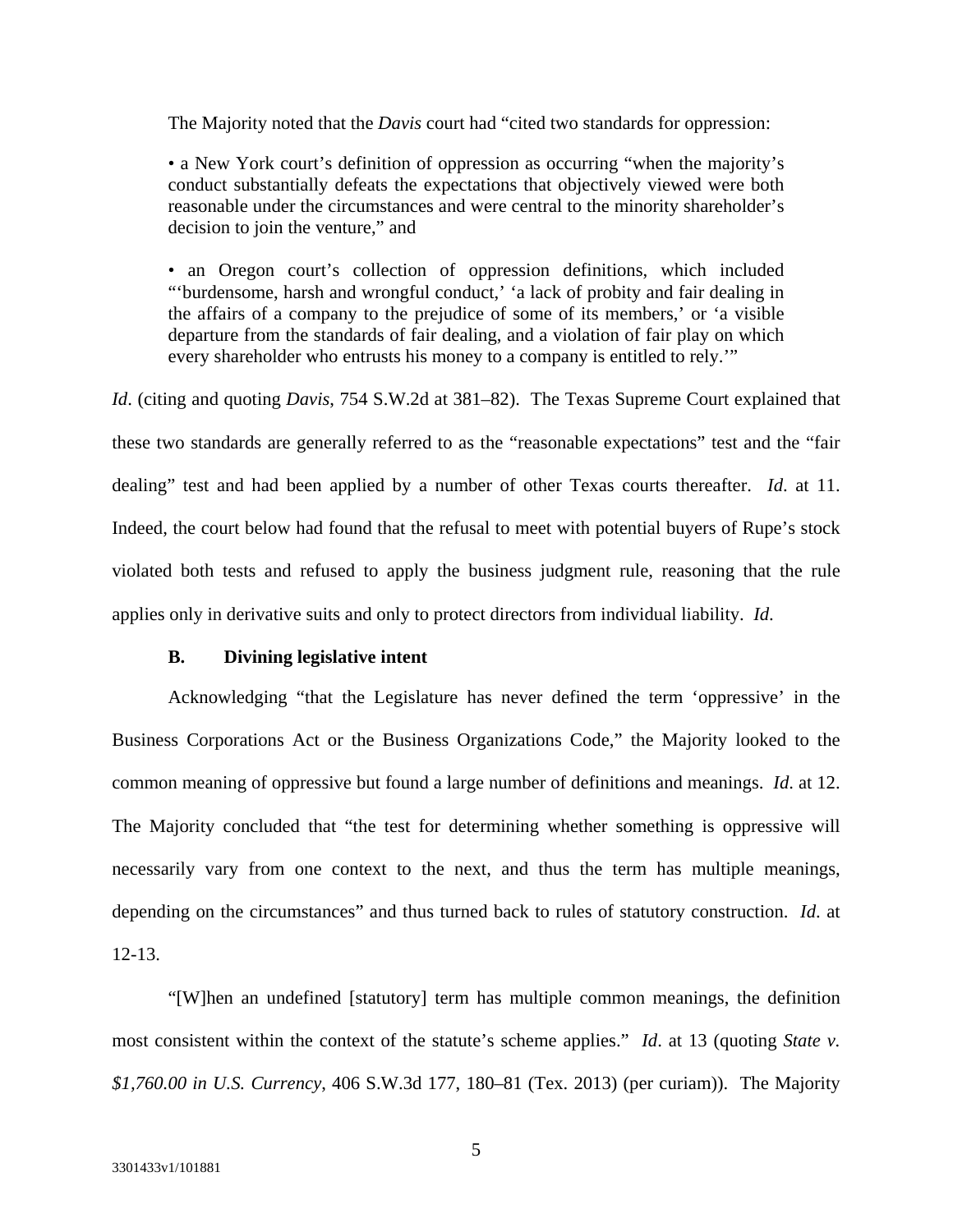noted that the receivership statute authorized a harsh remedy, authorizing "courts to appoint a receiver to take over a corporation's governance, displacing those who are otherwise legally empowered to manage the corporation." *Id*. Thus, the legislature had imposed multiple requirements on a person seeking a receiver under the statute. *Id*. at 14. The Majority concluded that whatever constituted oppressive conduct, the conduct had to "create exigent circumstances for the corporation." *Id*. This conclusion was reinforced by the fact that all of the other bases meriting appointment of a receiver "pose[d] a serious threat to the well-being of the corporation" and that fraudulent and illegal actions did as well. *Id*. at 15.

The Majority also concluded that oppressive conduct could not be conduct that was good for the corporation, even if bad for an individual shareholder. *Id*. at 16. "[B]ecause a director is duty-bound to exercise business judgment for the sole benefit of the corporation, and not for the benefit of individual shareholders, we cannot construe the term 'oppressive' in a manner that ignores that duty." *Id*. Accordingly, conduct is oppressive only if it is "inconsistent with the honest exercise of business judgment and discretion by the board of directors." *Id*. at 17 (quoting *Texarkana Coll. Bowl*, 408 S.W.2d at 539; see also *Willis v. Bydalek*, 997 S.W.2d 798, 801, 802- 03 (Tex. App.—Houston [1st Dist.] 1999, pet. denied)).

The Majority concluded that the "language and context of the statute" create three characteristics of "actions" that the statute refers to as "oppressive":

(1) the actions justify the harsh, temporary remedy of a rehabilitative receivership;

(2) the actions are severe and create exigent circumstances; and

(3) the actions are inconsistent with the directors' duty to exercise their honest business judgment for the benefit of the corporation.

*Id.* at 18. Despite having said that the word has a variety of meanings in common usage, the court used "common meaning" and "usage" to create a fourth characteristic:

(4) the actions involve an unjust exercise or abuse of power that harms the rights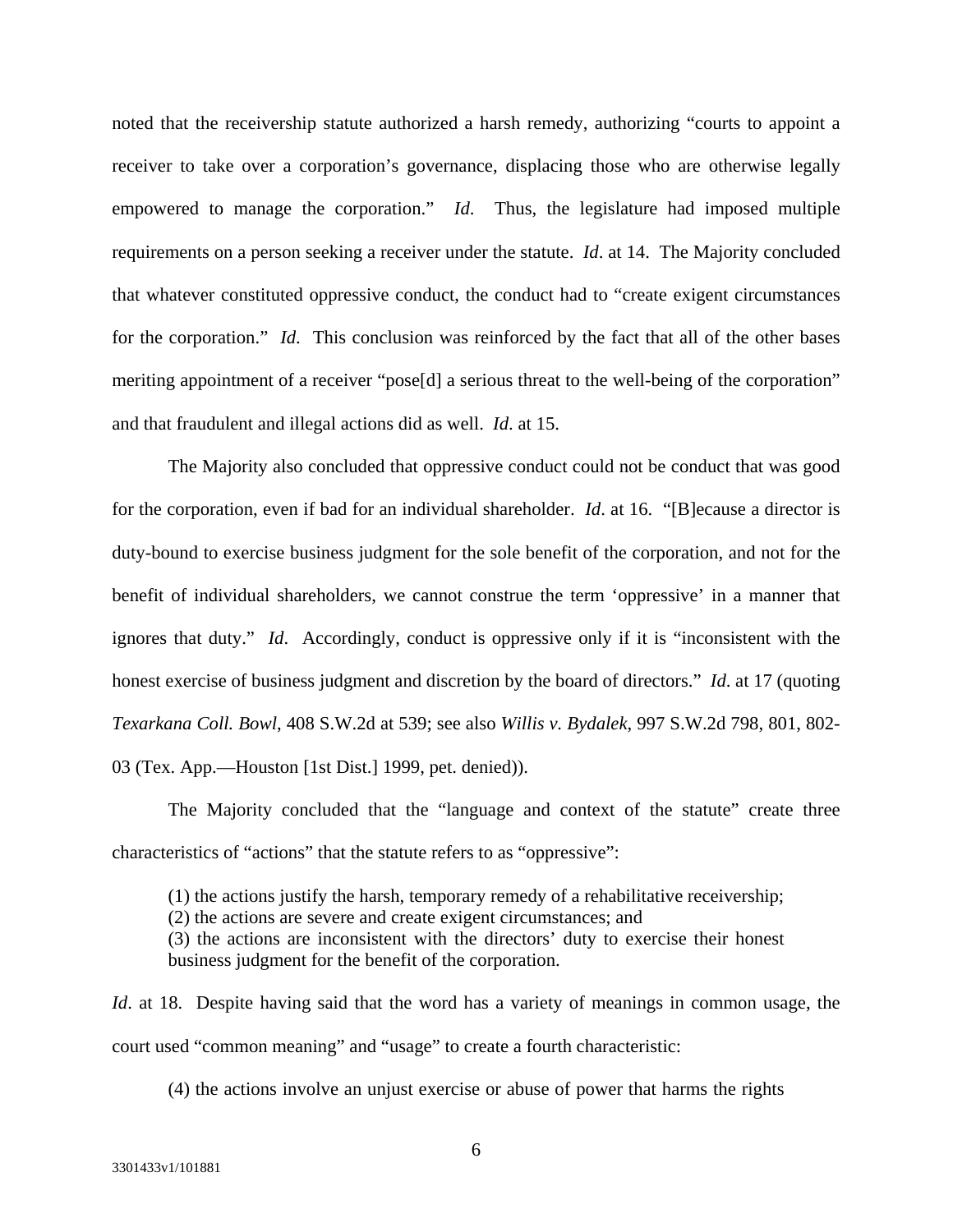or interests of persons subject to the actor's authority and disserves the purpose for which the power is authorized.

*Id.* at 18-19. The Majority noted that "[a]ctions that uniformly affect all shareholders typically will not satisfy this aspect of the term's meaning because, collectively, the shareholders of a business are not at the mercy of the business's directors." *Id*. at 19.

The Majority found that neither of the two tests previously used – the reasonable expectations of fair tests – was appropriate in light of those four characteristics, since neither would be sufficiently stringent. *Id*. at 20. The Majority concluded:

a corporation's directors or managers engage in "oppressive" actions under former article 7.05 and section 11.404 when they abuse their authority over the corporation with the intent to harm the interests of one or more of the shareholders, in a manner that does not comport with the honest exercise of their business judgment, and by doing so create a serious risk of harm to the corporation.

*Id.* Importantly, the Court explained that it was not requiring that the business judgment rule be applied to informal fiduciary duties such as those claimed by Rupe against the majority shareholders. *Id*. at 25 fn. 27.

#### **C. Rupe failed to show oppressive conduct**

Applying the standard to the allegations of the case, the Majority found that the complained of conduct was not oppressive. *Id*. at 20-21. Because meeting with outside buyers had the potential of increasing risk to the corporation and because "the evidence does not support a finding that they abused their authority with the intent to harm Rupe's interests in RIC, or that their decision created a serious risk of harm to RIC," the Court concluded the conduct was not oppressive. *Id*. at 20.

The Court acknowledged that the complained of conduct made it difficult if not impossible for Rupe to sell her shares but felt that was the problem created by the failure of the parties to contract for a shareholder's agreement. *Id*. at 21.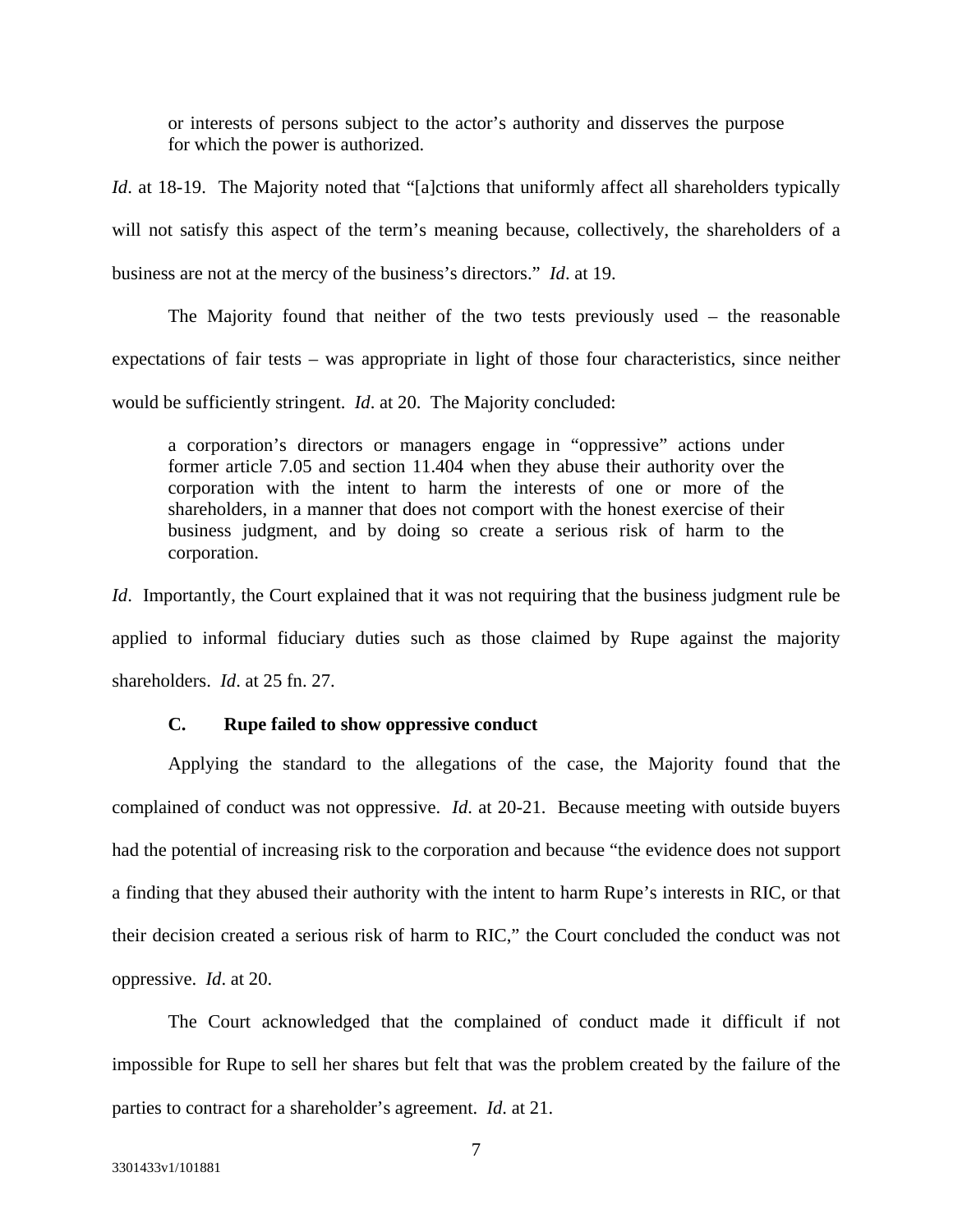## **III. WHAT IS THE STATUTORY REMEDY?**

. . .

The Court noted that Rupe had complained of other conduct as oppressive but found that those arguments need not be reached because the remedy Ritchie sought was not authorized by the statute. *Id*. at 21-22.

The Texas Supreme Court held that the court of appeals had erred by interpreting a "restriction on the availability of receivership" as an "expansion of the remedies that the statute authorizes." *Id*. at 23. The court of appeals relied on the following provision:

(b) A court may appoint a receiver under Subsection (a) only if:

 (3) the court determines that all other available legal and equitable remedies, including the appointment of a receiver for specific property of the domestic entity under Section 11.402, are inadequate.

*Id.* at 22. Because the requirement that "all other available legal and equitable remedies" be inadequate was a prerequisite, the Majority held it could not be a basis for ordering a buyout of Rupe's shares. *Id*. at 23-25.

Instead, the lower courts must consider whether other common law or statutory provisions provide lesser remedies. *Id*. at 25-26. If they do, then the courts cannot appoint a receiver. *Id*. at 26. Thus, for example, because the jury had found in Rupe's favor on her breach of fiduciary duty claim, the lower court was required to consider whether Rupe was entitled to remedies for the breach of fiduciary duty and whether those remedies were adequate. *Id*. The lower court had not done that. *Id*. In so holding, the Court expressly stated that it was not abolishing or limiting remedies available under the common law or statutes. *Id*. at 26 at fn. 28. The Majority explained "the actions that give rise to oppressive-action receivership claims typically also give rise to common-law claims as well, opening the door to a wide array of legal and equitable remedies not available under the receivership statute." *Id*. Thus, for example, the buy-out sought by Rupe in the underlying case might be a remedy based on her breach of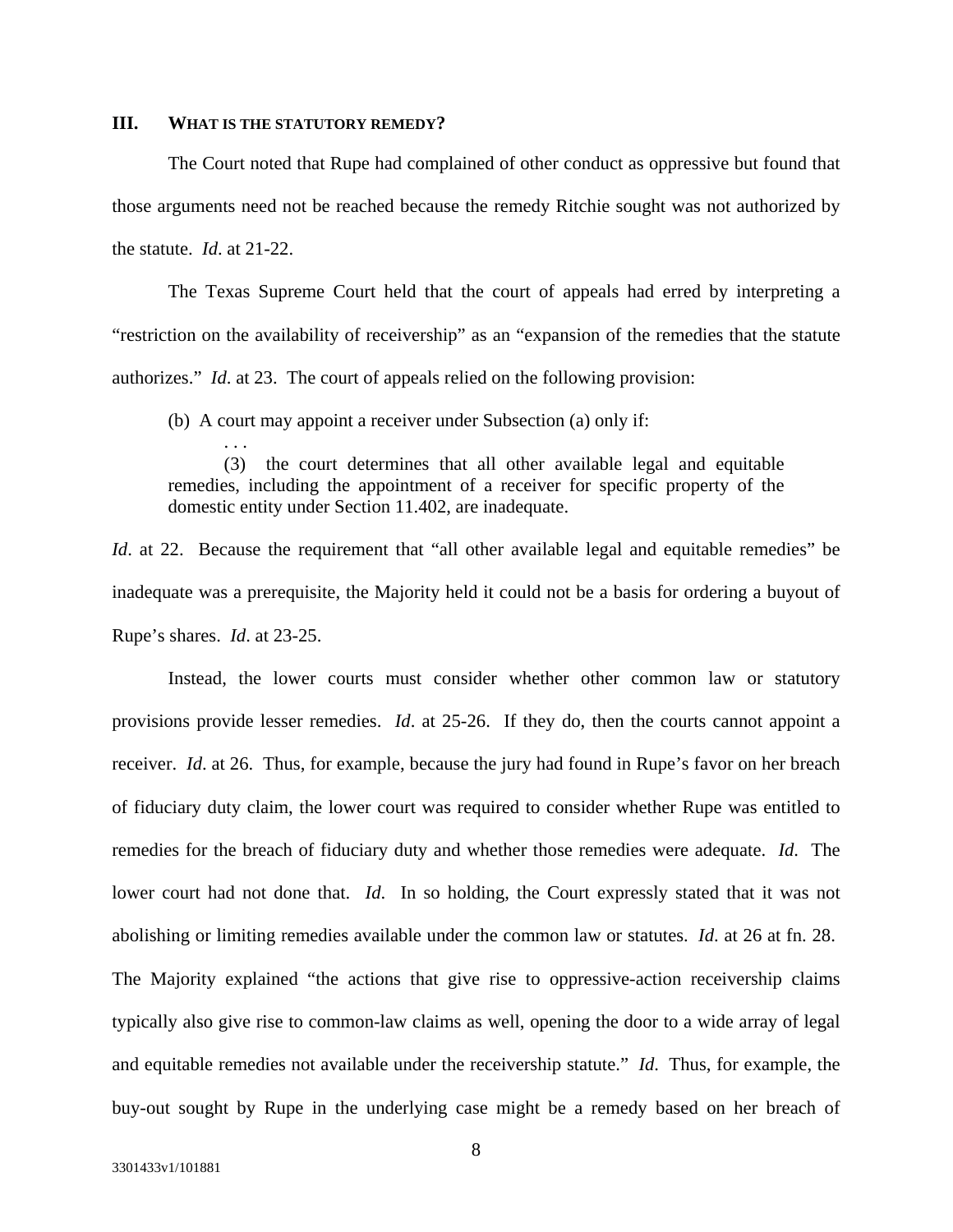fiduciary duty claim. *Id.*

The Majority noted that the dissent criticized this holding as being inconsistent with the holdings of courts in other jurisdictions. *Id.* at 23, fn. 25. The Texas Supreme Court found, however, that the statutes in those other jurisdictions were worded differently, expressing a different legislative intent. *Id*. For example, the model act expressly authorizes a buy-out option as an alternative to dissolution based on oppressive actions. *Id*.

# **IV. IS THERE A COMMON LAW CAUSE OF ACTION FOR SHAREHOLDER OPPRESSION?**

In considering whether Texas should recognize shareholder oppression as a common law cause of action, the Majority turned to the well-established list of non-dispositive factors:

- the foreseeability, likelihood, and magnitude of the risk of injury,
- the existence and adequacy of other protections against the risk,
- the magnitude of the burden of guarding against the injury and the consequences of placing that burden on the persons in question, and
- the consequences of imposing the new duty, including
	- o whether Texas's public policies are served or disserved
	- o whether the new duty may upset legislative balancing-of-interests, and
	- o the extent to which the new duty provides clear standards of conduct so as to deter undesirable conduct without impeding desirable conduct or unduly restricting freedoms.

*Id.* at 30 (citations omitted).

The Majority recognized that minority shareholders "have 'no statutory right to exit the venture and receive a return of capital,'" "'usually have no ability to sell their share,"" and, "if they fail to contract for shareholder rights, they will be 'uniquely subject to potential abuse by a majority or controlling shareholder or group.'" *Id*. at 30. The Court recognized that those who control the corporation "may use various 'squeeze-out' or 'freeze-out' tactics to deprive minority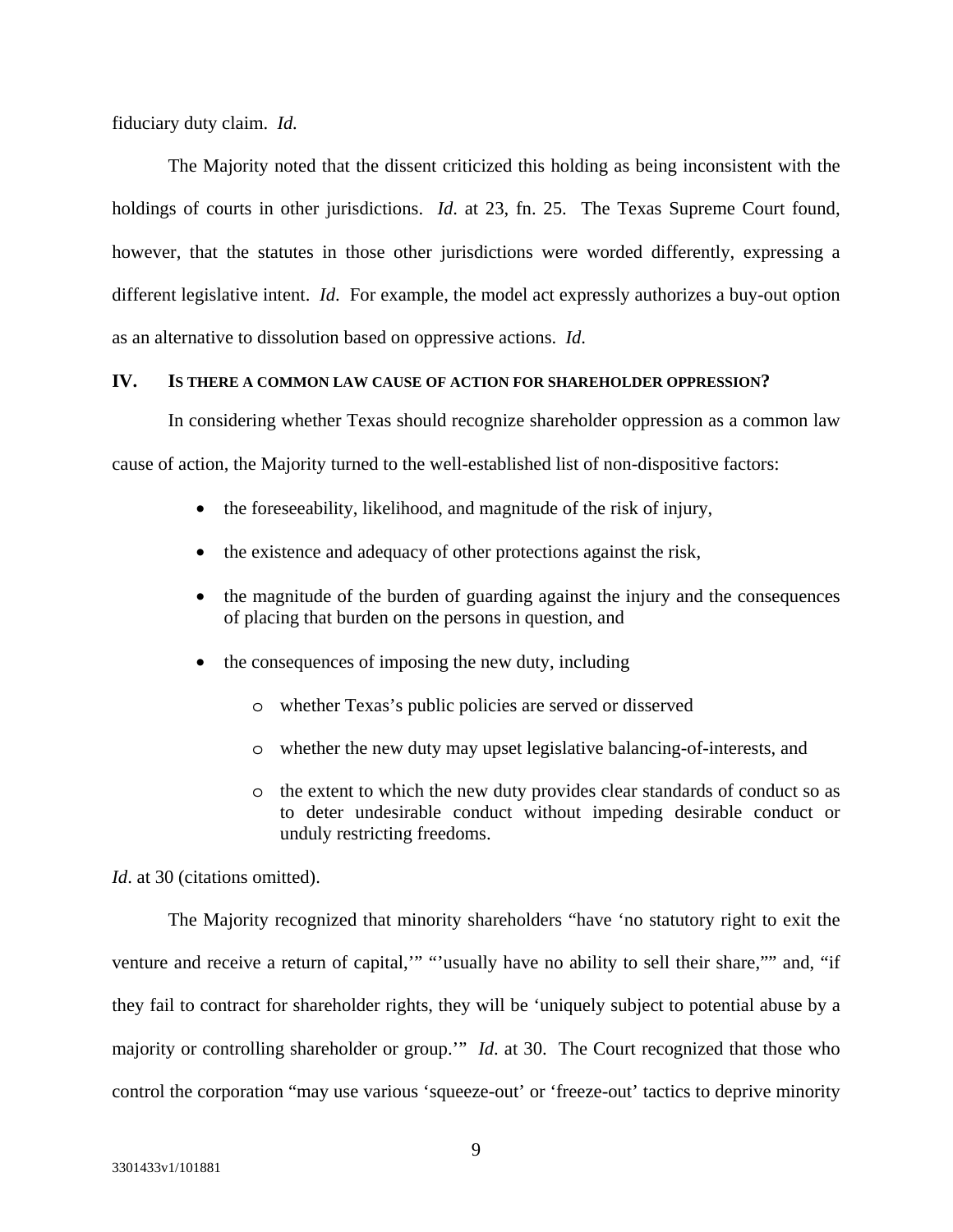shareholders of benefits" or "misappropriate those benefits for themselves." *Id*. at 32. The Majority concluded that "the foreseeability, likelihood, and magnitude of harm sustained by minority shareholders due to the abuse of power by those in control of a closely held corporation is significant, and Texas law should ensure that remedies exist to appropriately address such harm when the underlying actions are wrongful." *Id*. at 33.

However, the Court found that the law already provided remedies for most of these complaints. *Id*. at 33-48. The Majority began "by noting that the Business Organizations Code permits corporations to declare themselves to be 'close corporations,' which allows them to take advantage of two subchapters of the Code dedicated to the special needs of such corporations and exempts them from many of the rules that govern other types of corporations." *Id*. at 34 (citing TEX. BUS. ORGS. CODE §§ 21.701–.732 (subchapter O, Close Corporations), 21.751– .763 (subchapter P, Judicial Proceedings Relating to Close Corporations)). The Majority noted that the "Legislature [had also] enacted special rules to allow [shareholders of closely held corporations] . . . more easily bring a derivative suit on behalf of the corporation." *Id*. at 35. The Majority then observed that "various common-law causes of action already exist to address misconduct by corporate directors and officers." *Id*. at 36. "Relying on the same actions that support their oppression claims, Texas minority shareholders have also asserted causes of action for: (1) an accounting, (2) breach of fiduciary duty, (3) breach of contract, (4) fraud and constructive fraud, (5) conversion, (6) fraudulent transfer, (7) conspiracy, (8) unjust enrichment, and (9) quantum meruit." *Id*. at 36-37.

In that regard, the Majority found the most common complaints could be redressed by one of these other causes of action. *Id*. at 47-48. A shareholder complaining about the denial of access to corporate books and records could obtain the records and penalties for failure to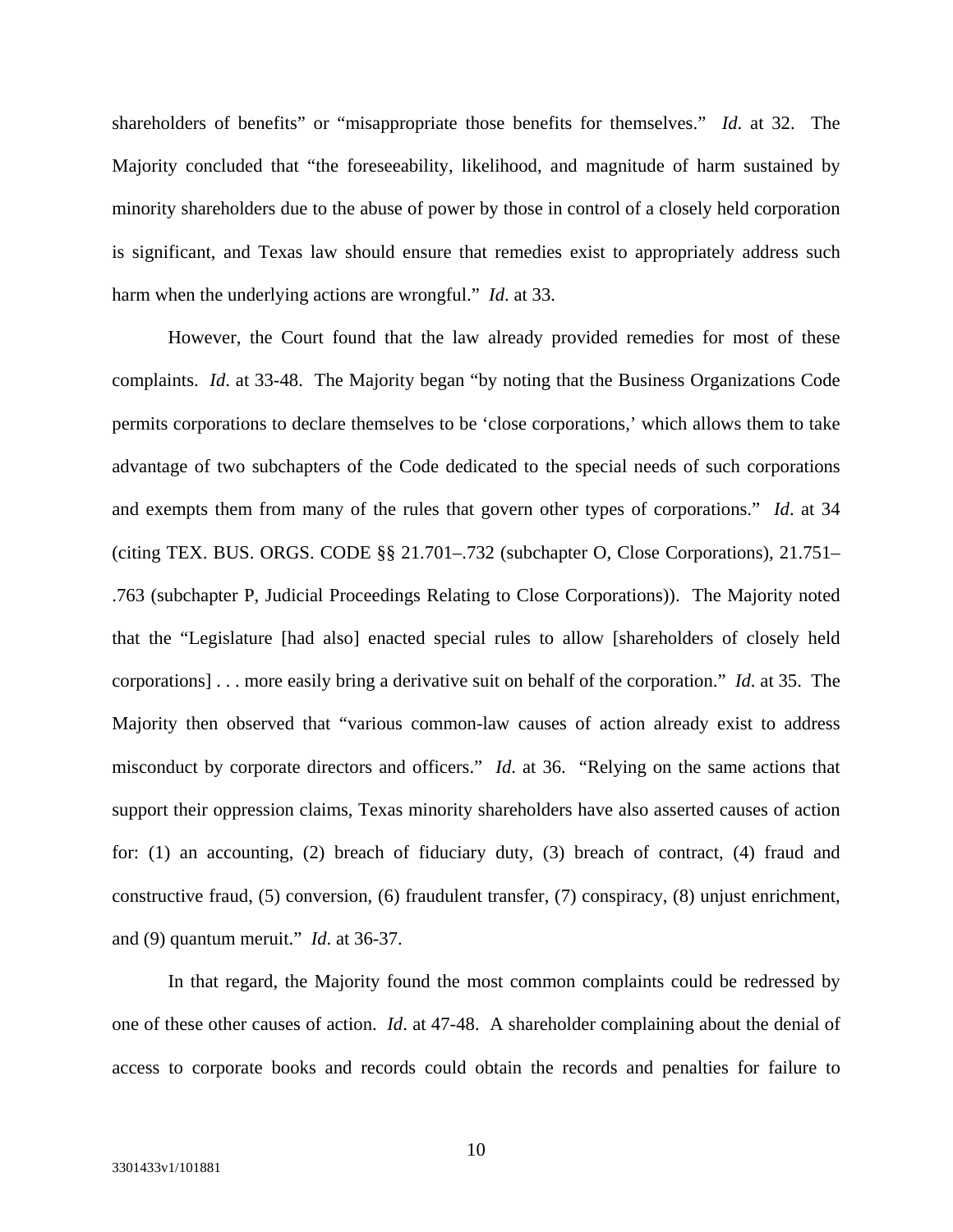provide the records pursuant to statute. *Id*. at 37 (citing TEX. BUS. ORGS. CODE §§ 21.218 (examination of records), 21.219 (annual and interim statements of corporation), 21.220 (penalty for failure to prepare voting list), 21.222 (penalty for refusal to permit examination), 21.354 (inspection of voting list), 21.372 (shareholder meeting list)). Shareholders who believe officers or directors are failing to declare dividend in order to oppress them can assert a breach of fiduciary duty action. *Id*. at 38. The Texas Supreme Court expressly acknowledged that a lower court could enter an injunction order compelling payment of the dividends to remedy a breach of fiduciary duty where "a corporate director violates the duty to act solely for the benefit of the corporation and refuses to declare dividends for some other, improper purpose." *Id*.

The Majority also addressed "[a] third common complaint of those alleging minority shareholder oppression[, which] relates to the termination of the minority shareholder's employment with the corporation." *Id*. at 42. The Majority recognized that a "minority shareholder's loss of employment with a closely held corporation can be particularly harmful because a job and its salary are often the sole means by which shareholders receive a return on their investment in the corporation." *Id*. at 42-43. However, the Court also noted that "Texas is steadfastly an at-will employment state." *Id*. at 43. Accordingly, the Majority would not impose any special protection but rather noted that the parties can contract for something other than an at-will employment relationship and that, if the termination is "for no legitimate business purpose, intended to benefit the directors or individual shareholders at the expense of the minority shareholder, and harmful to the corporation," the decision could "violate the directors' fiduciary duties to exercise their 'uncorrupted business judgment for the sole benefit of the corporation' and to refrain from 'usurp[ing] corporate opportunities for personal gain.'" *Id*. at 44 (citations omitted).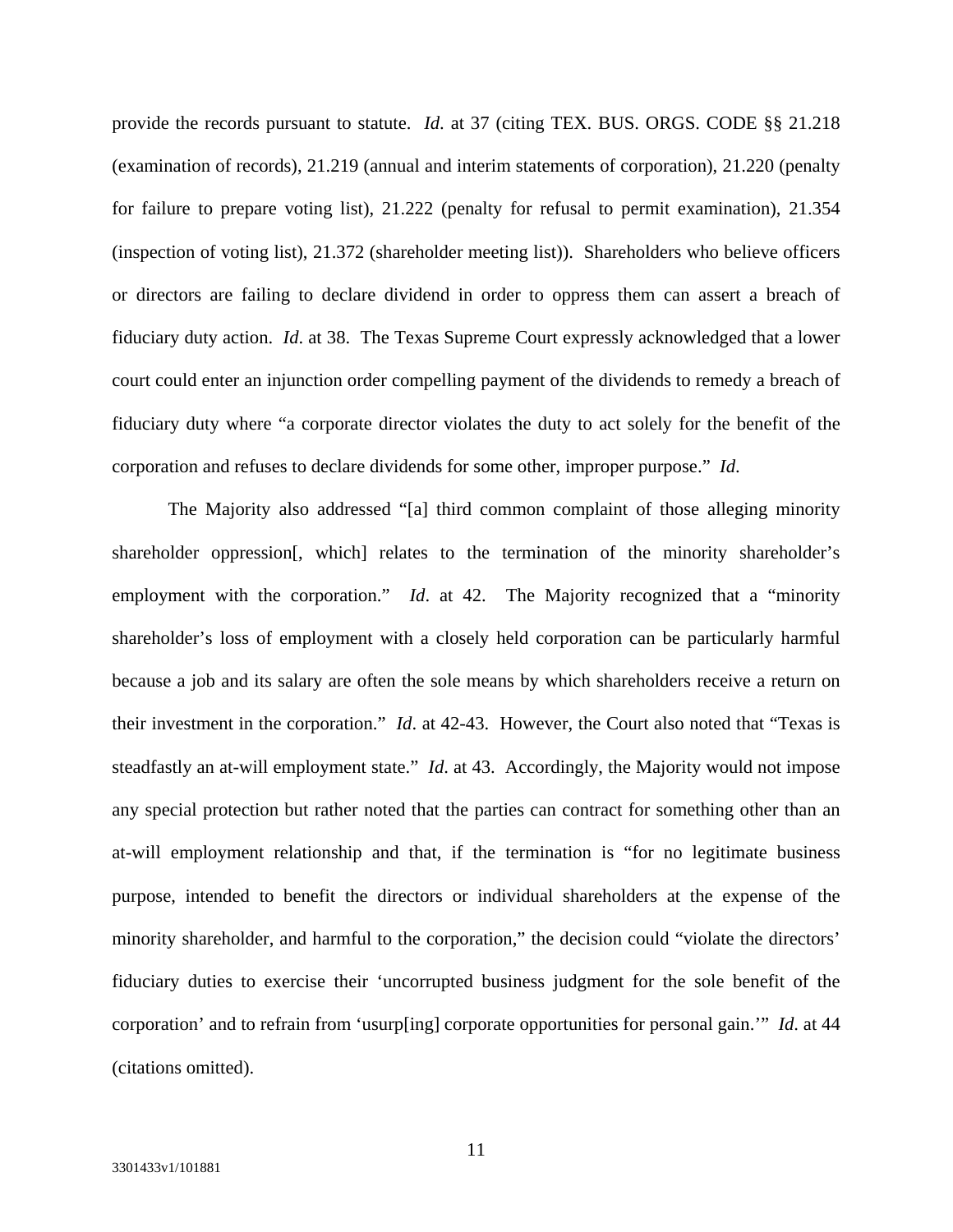The Court next addressed the "misapplication of corporate funds and diversion of corporate opportunities." *Id*. at 45. The Court found that the breach of fiduciary duty cause of action is sufficient to redress these complains, since "the duty of loyalty that officers and directors owe to the corporation specifically prohibits them from misapplying corporate assets for their personal gain or wrongfully diverting corporate opportunities to themselves." *Id*. The Court concluded that "[b]ecause the potential harm here is to the corporation and the shareholders collectively, this misconduct does not weigh in favor of recognizing an additional common-law remedy for individual shareholders." *Id*.

The last "common minority shareholder complaint" the Court addressed related to "directors' manipulation of the value of the corporation's stock." *Id*. at 46. The Court noted that "there may be circumstances in which the controlling shareholders or directors of a closely held corporation seek to artificially deflate the shares' value, perhaps to allow the company or its shareholders to purchase a minority shareholder's shares for less than their true market value, or to hinder a minority shareholder's sale of shares to third parties." *Id*. at 46. The Court found that claims based on such conduct belong to the corporation rather than individual shareholders and that "the directors' fiduciary duties to the corporation provide protection for minority shareholders affected by such conduct when the conduct harms them in their capacity as shareholders." *Id*. The Court admitted that there could be situations where the controlling directors could engage "in such conduct to harm the interests of one or more individual minority shareholders without harming the corporation (i.e., without giving rise to damages recoverable in a derivative suit)" but did not find that to be sufficient to warrant recognition of a common law cause of action. *Id*. at 47.

Throughout its analysis of the common claims of minority shareholders, the Court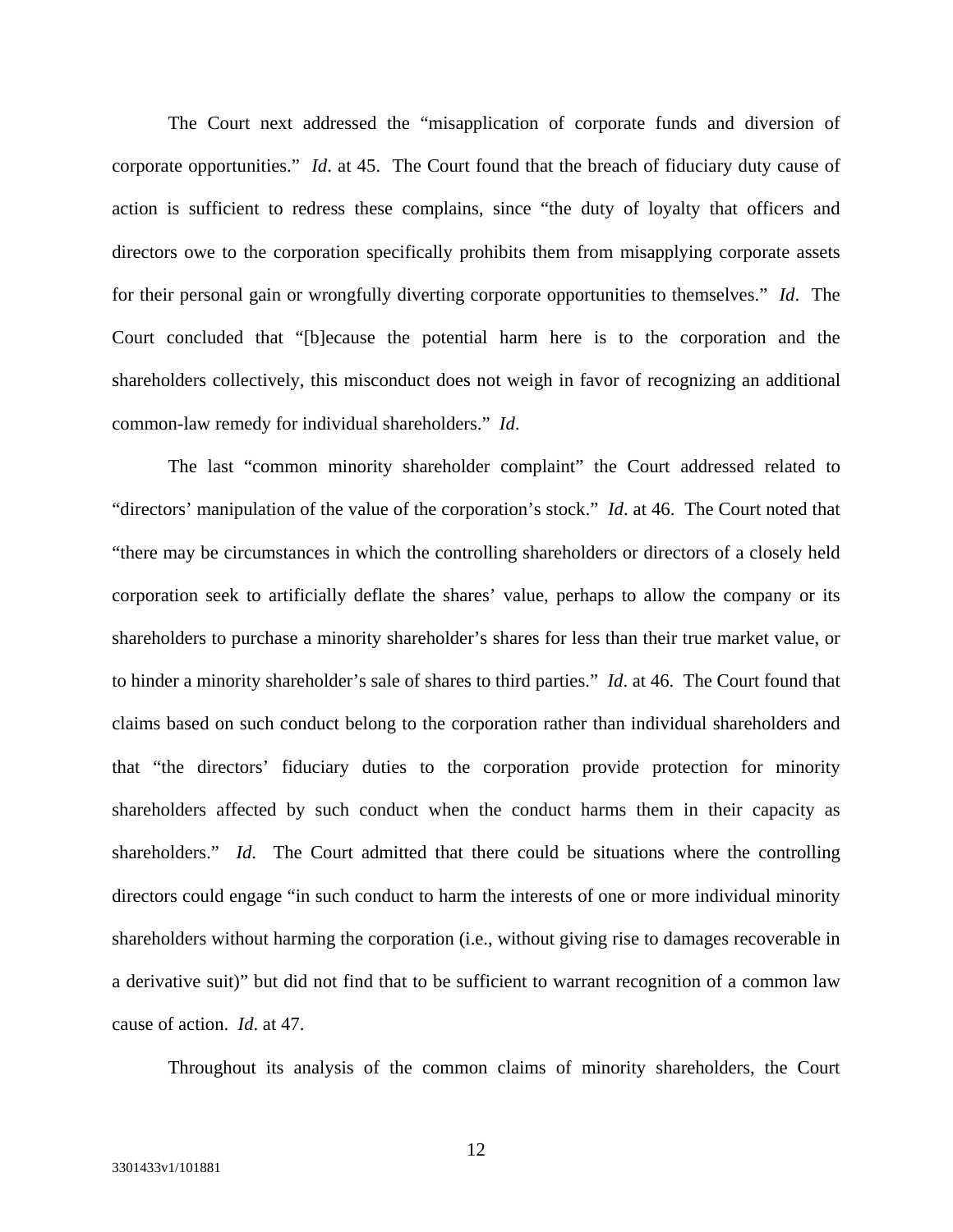stressed that shareholders of closely held corporations could enter shareholders' agreements or other agreements that would deal with the circumstances likely to arise in closely held corporations. *See generally id*. at 33-48. The Court was loathe to find the shareholders' failure to take advantage of their right to contract to justify the courts providing a remedy for them. *Id*. at 48.

The Texas Supreme Court held that "[a]bsent a contractual or other legal obligation, the officer or director has no duty to conduct the corporation's business in a manner that suits an individual shareholder's interests when those interests are not aligned with the interests of the corporation and the corporation's shareholders collectively." *Id*. The Court acknowledged that there might be a gap in the law without a common law action for shareholder oppression but found that creating a common law action would be undesirable for several reasons. *Id*.

First, adopting a common law cause of action would require adopting a meaning of oppressive conduct that is different from the one found in the statutory receivership cause of action. *Id*. at 49. To get to that conclusion, the Texas Supreme Court reasoned as follows:

Adopting the Legislature's intended meaning of "oppressive" as the same meaning for a common-law claim would merely duplicate the statutory cause of action while permitting remedies that the Legislature has chosen not to permit. Yet adopting a meaning of "oppressive" that differs from the Legislature's would only create more confusion and foster both uncertainty and unnecessary litigation.

*Id*.

The Texas Supreme Court noted that the "most developed common-law standards for 'oppression' – the "reasonable expectations" and "fair dealing" tests—have been heavily criticized for their lack of clarity and predictability." *Id*. at 50. The Court left open the possibility of creating a common law shareholder oppression cause of action in the future to "address a 'gap' in protection for minority shareholders" but stated that "any such theory of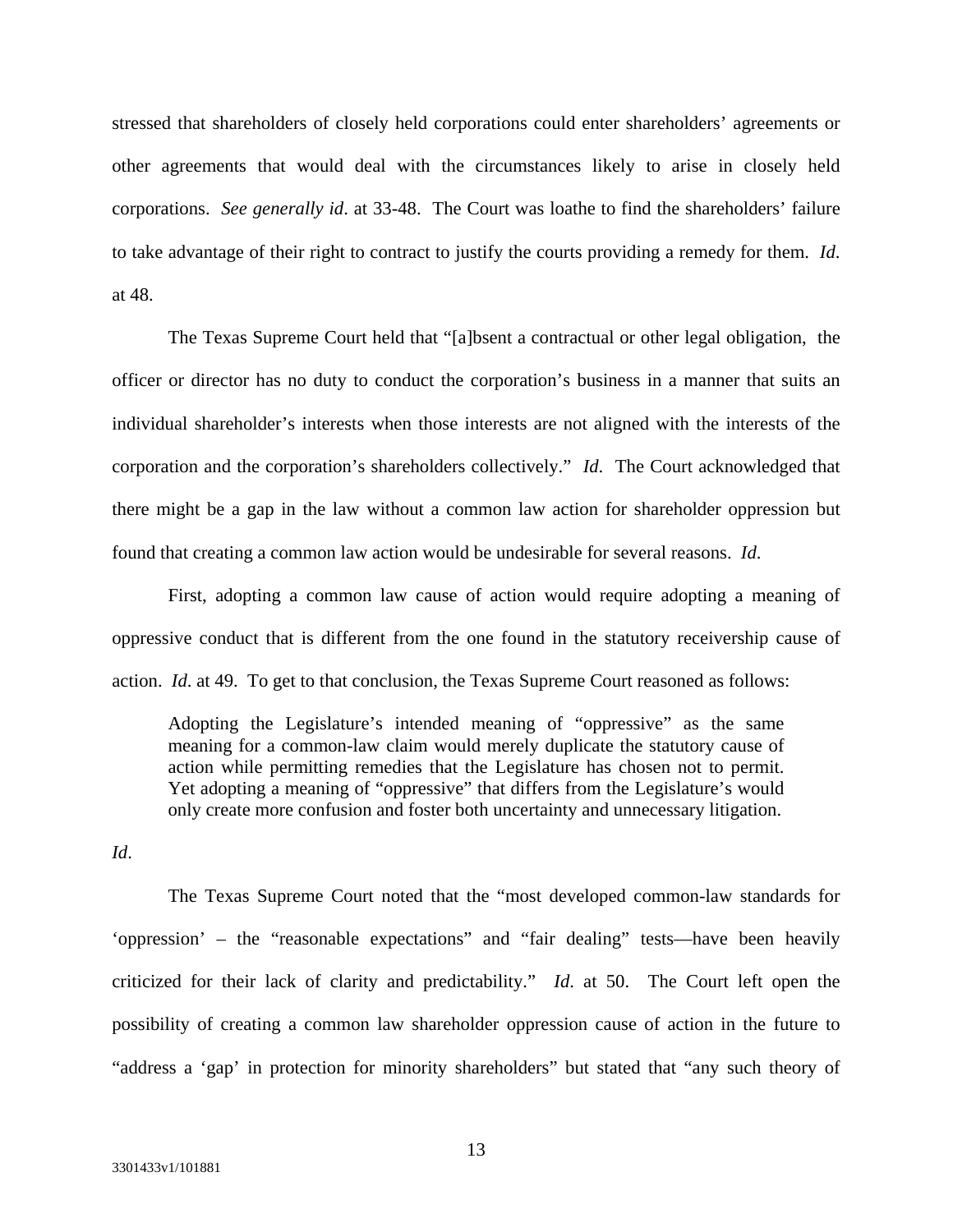liability will need to be based on a standard that is far more concrete than the meaning of 'oppressive.'" *Id*. at 51.

Second, the Court found that "[i]mposing on directors and officers a common-law duty not to act 'oppressively' against individual shareholders is the equivalent of, or at least closely akin to, imposing on directors and officers a fiduciary duty to individual shareholders." *Id*. at 51. The Court declined to do so. *Id*.

Third, to create a common law cause of action would – according to the Texas Supreme Court – "permit courts to interfere with the freely negotiated terms of a private contract, or to insert into such a contract rights or obligations that the parties could have bargained for but did not." *Id*. at 52.

#### **V. THE DISSENT**

Justice Guzman wrote a thirty page dissent, in which Justice Willett and Justice Brown joined. *See* App. 2 (herein the "Dissent"). Noting that basically every other jurisdiction protects minority shareholders, the Dissent criticized the majority for writing out of the receivership statute the "lesser remedies" and construing the word "oppressive" in a way that makes "any recovery highly unlikely." *Id*. at 2. The Dissent observed:

typical acts of minority shareholder oppression (refusing to pay dividends, paying majority shareholders outside the dividend process, and making fire-sale buyout offers) usually operate to benefit the corporation and hardly ever harm it.

# *Id*. at 2-3.

Moreover, while shareholders in closely held corporations could contract for protections, "[f]rom a relational standpoint, people enter closely-held businesses in the same manner as they enter marriage: optimistically and ill-prepared." *Id*. at 3 (quoted citation omitted). Indeed, in the underlying case, "the minority shareholder inherited her shares from her husband, who acquired his shares as a member of a family owned business that foresaw no need for shareholder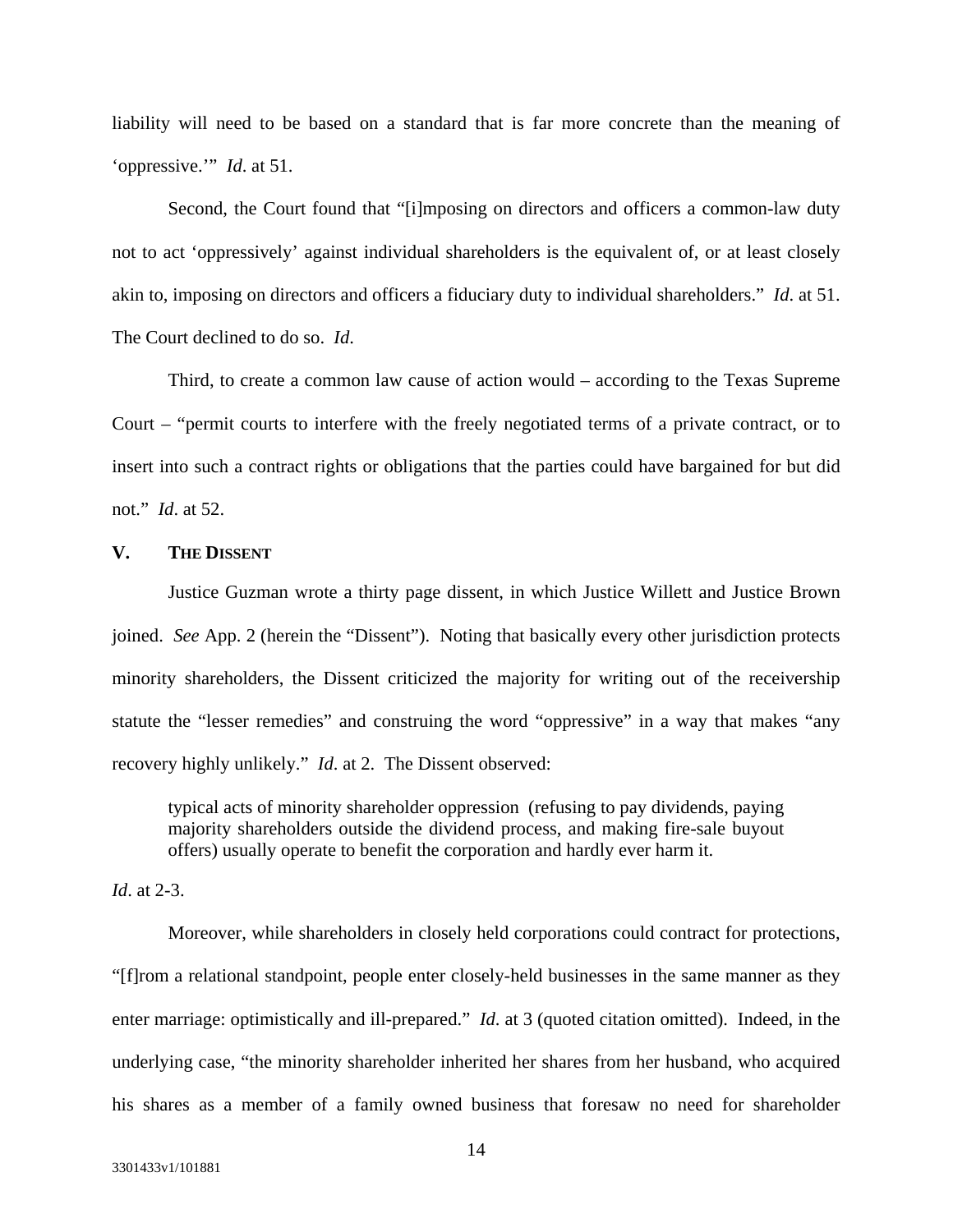agreements." *Id*. The Dissent noted that thirty-six states "allow liquidation for oppressive or similar conduct." *Id*. at 6.

With regard to the statutory interpretation question, the Dissent found that the statute expressly preferred other remedies and did not extinguish them. *Id*. at 10. The Dissent reasoned that if – as the Majority held – there are no other remedies available under the statute or common law for oppressive conduct, then the statute's language preferring lesser available remedies would be meaningless. *Id*. at 11. With regard to the definition of oppression, the Dissent felt there was "no valid basis to overturn [the] mountain of jurisprudence [that had developed before the Majority's opinion], leave Texas out of step with other jurisdictions, and chill investment in closely held corporations." *Id*. at 17. With regard to the business judgment rule, the Dissent observed that virtually every other jurisdiction had rejected its incorporation in the minority oppression law because nearly every action that oppresses minority shareholders can be justified as benefitting the corporation. *Id*. at 20.

### **VI. CONCLUSION**

 The Texas Supreme Court curbed dramatically the ability of minority shareholders to obtain redress for oppressive acts, refusing to recognize a common law cause of action for shareholder oppression and interpreting narrowly the receivership statute for which oppressive conduct is actionable. Minority shareholders have the right to seek a receiver under Texas Business Organizations Code §11.404 only when the complained of conduct is inconsistent with the business judgment rule, harmful to the corporation, and undertaken with an intent to harm the minority shareholder or a group of shareholders.

The Texas Supreme Court did not disturb other common law causes of action that can be asserted by minority shareholders. Minority shareholders who invested directly (rather than receiving shares by marriage, inheritance, etc.) can assert a claim for fraudulent inducement of